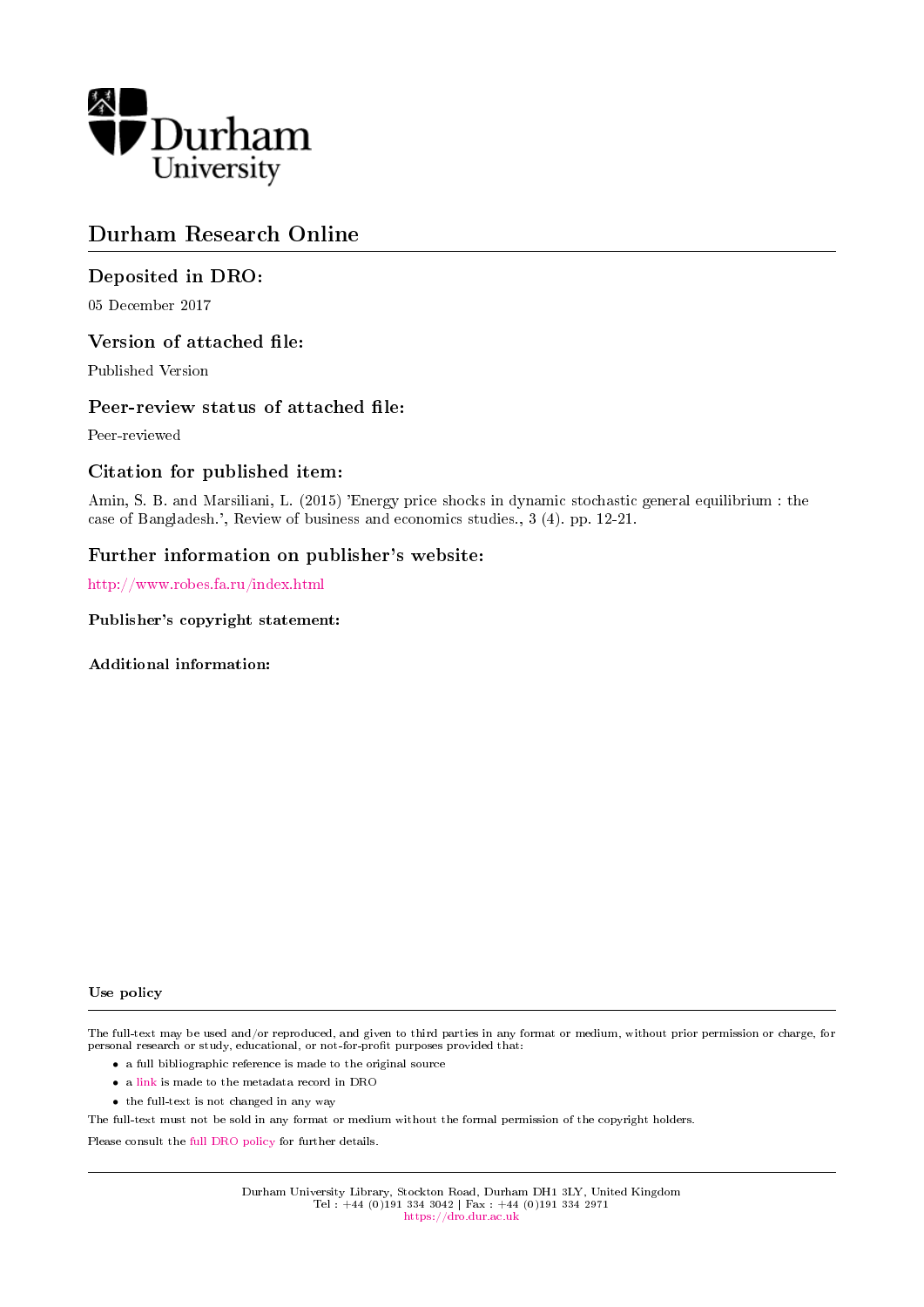# **Energy Price Shocks in Dynamic Stochastic**  General Equilibrium: The Case of Bangladesh<sup>1\*</sup>

### *Sakib B. AMIN, Ph.D. (corresponding author)*

*School of Business and Economics, Department of Economics, North South University, Dhaka, Bangladesh sakib.amin@northsouth.edu*

### *Laura MARSILIANI, Ph.D.*

*Durham University Business School, United Kingdom Laura.marsiliani@durham.ac.uk*

Abstract. We investigate the role of energy price shocks on business cycle fluctuations in Bangladesh. In doing so, we calibrate a Dynamic Stochastic General Equilibrium (DSGE) model, allowing for both energy consumption by households and as an input in production. We find that qualitatively temporary energy price shocks and technology shocks produce similar impulse response functions, as well as similar (quantitatively) autocorrelations in aggregate quantities. The variance in aggregate quantities are better explained by technology shocks than by energy price shocks, suggesting that technology shocks are more important source of fluctuations in Bangladesh.

**Аннотация.** Мы исследуем влияние колебаний цен на электроэнергию на флуктуации бизнес-цикла на примере Бангладеш. В этом исследовании мы калибрируем динамическую стохастическую модель общего равновесия (DSGE-модель), учитывающую бытовое и промышленное потребление электроэнергии. Мы пришли к выводу, что временные колебания цен на электроэнергию и колебания производительности приводят к схожим ответным реакциям, а также к количественно схожим автокорреляциям суммарного количества. Расхождение в суммарных количествах лучше объясняются технологическими колебаниями, чем колебаниями цен на электроэнергию. Это приводит к выводу, что технологические колебания являются более важным источником флуктуаций бизнес-цикла в Бангладеш.

**Key words:** Energy price shocks, business cycles, dynamic stochastic general equilibrium.

## **1. INTRODUCTION**

Standard Dynamic Stochastic General Equilibrium (DSGE) models typically assume that exogenous technology shocks identified through the Solow residual are the main sources of aggregate fluctuations in the economy. This concept has often been criticised as in De Miguel *et al*. (2003). They argue that there is a lack of discussion on the nature of technology shocks, which are unobservable, and based on the idea that they are just the result of the convergence of other kinds of factors that are not specified in the model. One of the identifiable sources of shocks that have claimed the attention of many economists is energy price shocks which, according to some researchers, being equivalent to adverse technology shocks can

induce significant contractions in economic activity. In fact, using US data, Hall (1988) finds that a standard measure of technology, the Solow residual, systematically tends to fall whenever energy price increases. The case for incorporating energy price shocks into the DSGE models has subsequently been made credibly by McCallum (1989).

Authors such as Kim and Loungani (1992), Finn (2000), Rotemberg and Woodford (1998), Dhawan and Jeske (2007), De Miguel *et al*., (2003, 2005), Tan (2012) investigate the effect of energy price shocks on the variation of output using the DSGE framework. Most of the authors find that such energy price shocks offer very little help in explaining the US business cycle, therefore supporting the views of macroeconomists who downplay the impact of energy price shocks on

<sup>\*</sup> Колебания цен на электроэнергию в динамической стохастической модели общего равновесия на примере Бангладеш.

<sup>&</sup>lt;sup>1</sup> We wish to thank Parantap Basu, Angus Chu, Guido Cozzi, Tooraj Jamasb, Peter Sinclair, two anonymous referees and the Executive Editor Alexander Kaffka for helpful comments which greatly improved the paper.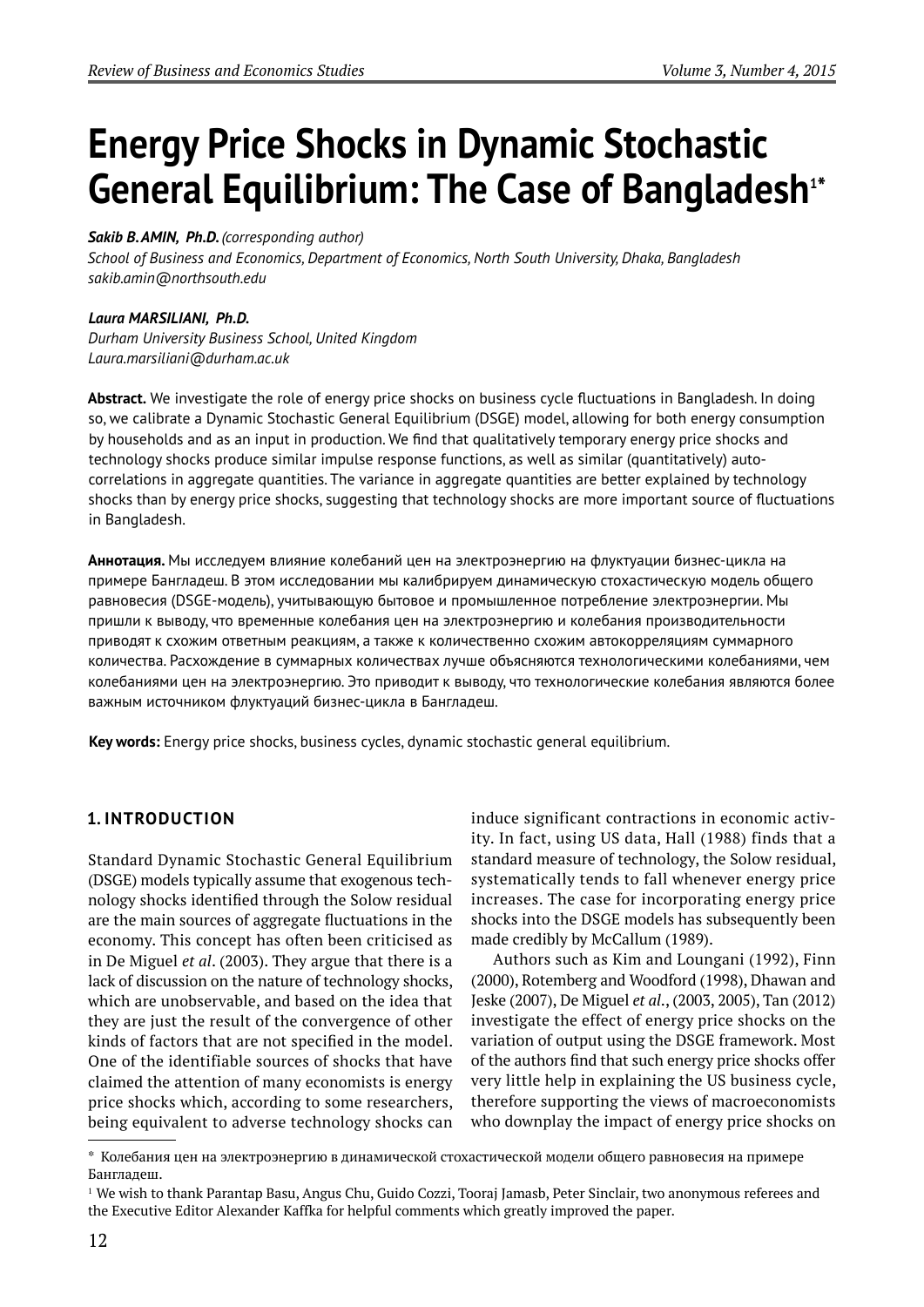the economy. For instance, Tobin (1980) has argued that the share of energy in US GDP is so small that it would require implausible parameter values to generate strong aggregate impacts from energy price shocks.

Although the above researchers investigated the theoretical relationship between energy and macroeconomy through different possible channels, upon closer analysis, two common characteristics can be seen for most of the aforementioned models. Firstly, energy is considered primarily in the production function, overshadowing its importance in the household's utility function. Secondly, all the models are found to be calibrated to reflect the scenarios of developed countries, mainly US economy leaving open the question of whether energy price shocks can explain macroeconomic fluctuations in developing countries.

This papers aim at filling the above gaps in the literature by providing a framework to analyse the relative impact of energy price shocks and technology shocks for Bangladesh. To the best of our knowledge, there is yet no record of an energy augmented DSGE model which has been calibrated for developing economy to investigate the interactions between energy and the overall economy. Differently from the above models on energy price shocks, we include energy both in the utility and production function, to recognise the importance of energy for household's welfare, which is particularly relevant for developing countries (Jamasb, 2006). Our model therefore constitutes a useful benchmark framework to address the behaviour of different macroeconomic variables for policy analysis in developing countries.

In particular, we first calibrate our DSGE model to explain the quantitative properties of macroeconomic variables for the Bangladesh's economy. Then we examine how the fluctuations of key economic variables such as consumption and output are explained by the exogenous shocks. The model's ability to describe the dynamic structure of the Bangladesh economy is analysed by means of the Impulse Response Function (IRF) which yield useful qualitative and quantitative information.

Our results show that the basic DSGE model can replicate some of the main features of the Bangladesh economy for the period 1990–2010. In addition, we demonstrate that energy price shock is not the main explanatory factor of the macroeconomic fluctuations in Bangladesh. Consequently, we conclude that output fluctuations in Bangladesh are mainly driven by technology shock. Our results further reveal that the exogenous shock's impact on endogenous system variables are in the right direction.

The paper is organised as follows. The model is depicted in section 2 followed by a discussion on calibration of the parameters in section 3. Section 4 portrays the analysis of the results obtained and finally, in the last section, we present the conclusions.

#### **2. THE MODEL**

We assume a representative agent model where all economic agents are identical and act as both a household and a firm. Energy is explicitly modelled in the household's utility function where the representative household derives utility from the consumption of energy, from standard consumption, and from leisure. Following Finn (2000), we measure energy oriented goods as the sum of electricity, coal, natural gas and petroleum. Standard consumptions include all the durable and non-durable goods excluding energy goods. Each household's endowment of time is normalised to 1 so that leisure is equal to (1–*l*) where *l* represents the number of working hours.

Household consumes a Constant Elasticity of Substitution (CES) aggregation of energy and standard consumption, and also derives utility from leisure. Thus for the household, in each period it decides on how much energy goods to consume  $(e_i)$ , how much to consume of the standard consumption good  $(c_i)$ and how much time to devote to labour (*l t* ) in order to maximise its lifetime expected utility $^{\scriptscriptstyle 2}$ .

$$
\max \mathsf{E}_0\left(\sum\nolimits_{t=0}^\infty \beta^t u_t\right)
$$

With a per-period utility function of the following form:

$$
u_{t} = \varphi \ln[\theta c_{t}^{\rho} + (1-\theta)e_{t}^{\rho}]^{\frac{1}{\rho}} + (1-\varphi)\ln(1-l_{t})
$$
 (1)

The utility function exhibits the commonly assumed properties like  $u_c > 0$ ,  $u_{cc} > 0$ ,  $\lim_{c \to 0} = \infty$  and  $\lim_{c\rightarrow\infty}$  = 0. That means, additional consumption and leisure increases utility but does so at a diminishing rate.

Here,  $\varphi$  represents the share of consumption in the household's utility where  $\varphi \varepsilon$  (0, 1).  $\theta$  is the share of standard consumption in the household's aggregator where  $\theta \varepsilon$  (0, 1). With this aggregation function, the elasticity of substitution between energy and standard consumption is  $\sigma = 1/1-\rho$ . When  $\rho = 0$  and  $\sigma$  = 1, the CES function becomes Cobb Douglas (CD) function. It is rational to choose  $\rho \leq 0$ , which implies that the goods are somewhat complementary.

<sup>&</sup>lt;sup>2</sup> Due to the shocks, which follow a known probability distribution, future consumption, leisure, etc are uncertain, so we adopt expected utility as the objective function for the household.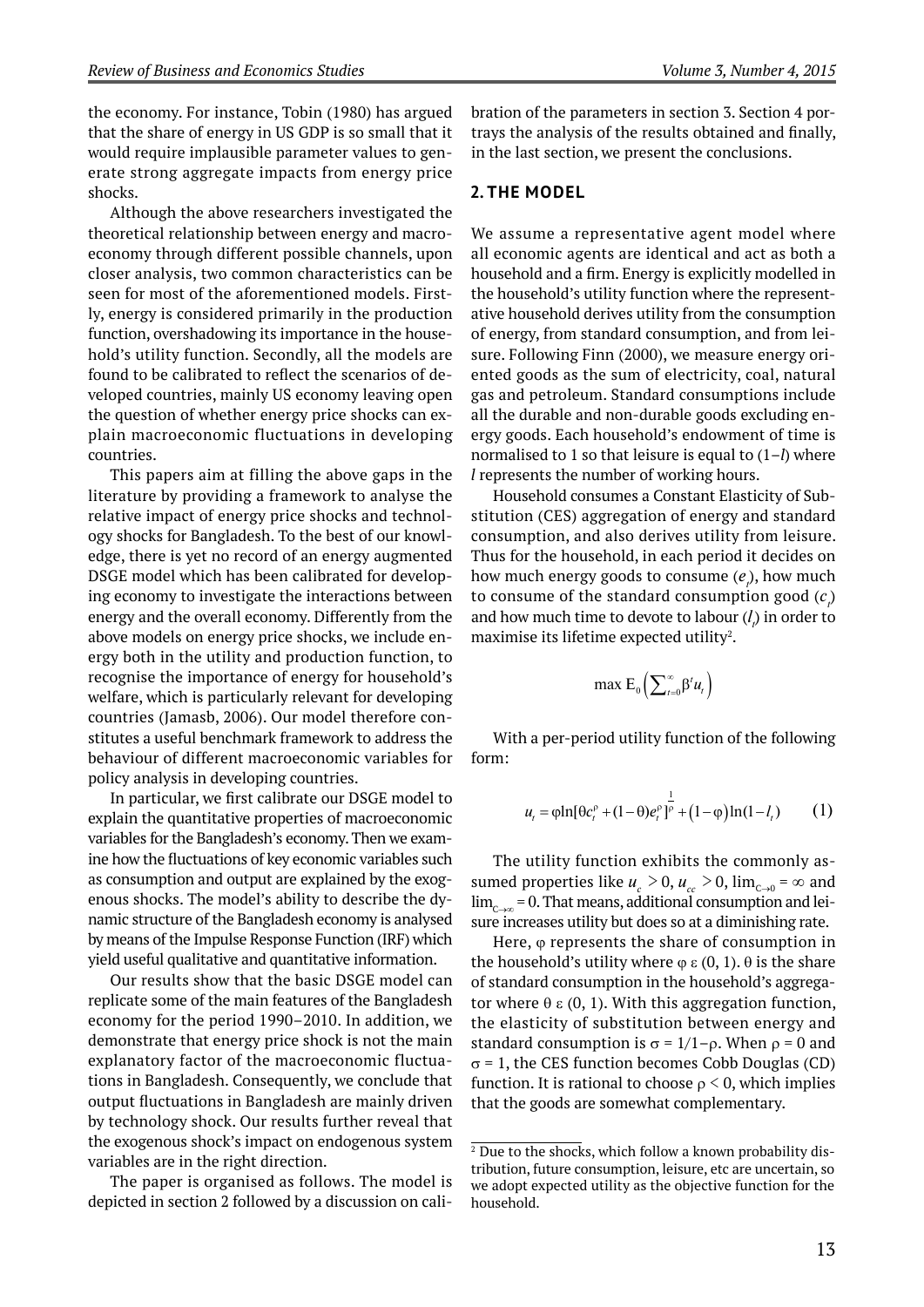Following Kim and Loungani (1992), the production technology of firm is described by a Cobb-Douglas production function, combining energy as an additional input along with capital and labour.

$$
Y_t = Ak_t^{\alpha} I_t^{\gamma} g_t^{1-\alpha-\gamma} \tag{2}
$$

Where  $\alpha$  and  $\gamma$  is the fraction of aggregate output that goes to the capital input ( $k_{_{l}}$ ) and labour input ( $l_{_{l}}$ ) respectively, and  $1-\alpha-\gamma$  is the fraction that goes to the energy input  $(g_{\rho}).$  That means all the economic agents rely on energy either for household's consumption or for production of various goods. Furthermore, energy price is modelled as an exogenous random process in addition to technology shock.

Just as in Cooley and Prescott (1995), the stochastic technology  $A_{\scriptscriptstyle I}$  is assumed to follow:

 $ln A_t = \omega ln A_{t-1} + u_t$ ; where  $u_t \sim N(0, \sigma^2)$ .

The capital stock depreciates at the rate  $\delta$  (with  $0 \le \delta \le 1$ ) and the household invests a fraction of income in the capital stock in each period. So, capital accumulates according to law of motion:

$$
k_{t+1} = (1 - \delta)k_t + i_t
$$
 (3)

The price of energy used in the economy,  $P_{_{t'}}$  is exogenously given and follows AR (1) process:  $ln P_{_{t}}=$  $= \Psi \ln P_{t-1} + v_t$ ; where  $v_t$  is normally distributed with standard deviation  $\tau$  and zero mean. As energy is consumed both by the consumers and the producers in this model, the economy's resource constraint for period *t* is given by:

$$
Y_t = c_t + i_t + P_t(e_t + g_t)
$$
\n(4)

The Lagrangian to the planning problem can be written as follows<sup>3</sup>:

$$
L = \sum_{t=0}^{\infty} \beta' \left( \varphi \log \left[ \theta c_t^{\rho} + (1-\theta) e_t^{\rho} \right]^{1/2} + (1-\varphi) \log(1-l_t) \right) + \lambda_t [A k_t^{\alpha} l_t^{\gamma} g_t^{1-\alpha-\gamma} + (1-\delta) k_t - c_t - P_t (e_t + g_t)] \tag{5}
$$

where  $\lambda_i$  is the Lagrange multiplier and the function is maximised with respect to  $c_j$   $k_{_{f+1}},$   $e_r$   $l_p$   $g_i$  and  $\lambda_i$ The first-order conditions are:

$$
\frac{c_{t+1}}{c_{t}} = \beta \cdot [A \alpha K_{t+1}^{\alpha-1} I_{t+1}^{\gamma} g_{t+1}^{1-\alpha-\gamma} + (1-\delta)] \frac{1 + \left(\frac{\theta}{1-\theta}\right)^{\frac{1}{\rho-1}} P_{t}^{\frac{\rho}{\rho-1}}}{1 + \left(\frac{\theta}{1-\theta}\right)^{\frac{1}{\rho-1}} P_{t+1}^{\frac{\rho}{\rho-1}}} \tag{6}
$$

$$
\frac{c_t}{1 - l_t} = \frac{\varphi}{1 - \varphi} \cdot \frac{1}{1 + \left(\frac{\theta}{1 - \theta}\right)^{\frac{1}{p - 1}} \cdot P_t^{\frac{\rho}{p - 1}}}
$$
 (7)

$$
\frac{e_i}{c_i} = (P_i \cdot \frac{\theta}{1-\theta})^{\frac{1}{p-1}}
$$
\n(8)

$$
P_t = Ak_t^{\alpha} I_t^{\gamma} \left(1 - \alpha - \gamma\right) g_t^{-(\alpha + \gamma)}
$$
\n(9)

 $\frac{3}{3}$  Notice that we could equally well have formulated a competitive economy, where the household faces a budget constraint, taking prices as given, and a representative firm maximizing profits, also taking prices as given. The solution to the planning problem coincides with the competitive equilibrium, i.e. the First Welfare Theorem applies. For computational reasons we choose the planning formulation, as it yields fewer equations to solve.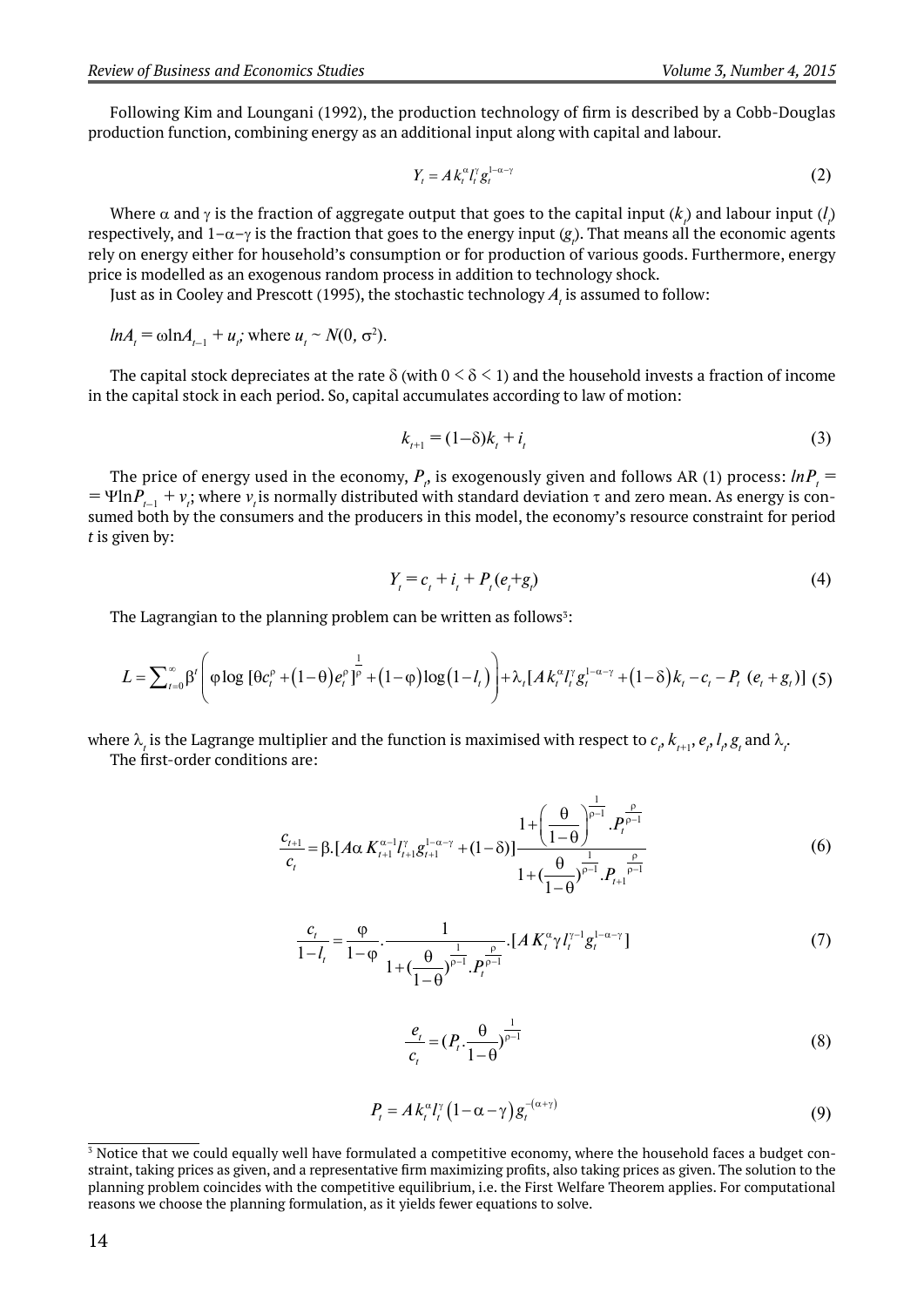$$
c_{t} + k_{t+1} + P_{t} (e_{t} + g_{t}) = Ak_{t}^{\alpha} I_{t}^{\gamma} g_{t}^{1-\alpha-\gamma} + (1-\delta)k_{t}
$$
\n(10)

$$
Y_t = A k_t^{\alpha} l_t^{\gamma} g_t^{1-\alpha-\gamma} \tag{11}
$$

$$
ln A_t = \omega ln A_{t-1} + u_t \tag{12}
$$

$$
ln P_t = \Psi \ln P_{t-1} + v_t \tag{13}
$$

#### **3. CALIBRATION**

Before examining the model's performance to evaluate the empirical data, model calibration is required. In this section, we use the term calibration for the process by which researchers choose the parameters of their DSGE model from various sources. For example, Cooley and Prescott (1995) calibrate their model by choosing parameter values that are consistent with long run historical averages and microeconomic evidence. Dhawan and Jeske (2007) calibrate parameters to produce theoretical moments of model aggregates that reproduce, as best possible, the empirical moments obtained from the empirical data.

However, we have generally adopted three approaches in terms of calibrating parameters for our DSGE model. Some of the parameters are picked from the existing DSGE literature for developing and developed countries (Choudhary and Pasha, 2013). Some of the parameter values are chosen by using steady state conditions of the model. Rest of the parameter values are directly considered from Bangladesh Bureau of Statistics (2015) and Bangladesh Household Income and Expenditure Survey (2015). Due to data constraints, all parameters in our model are calibrated for annual frequency.

There are 11 parameters in total with 7 structural and 4 shock related parameters in the model. Structural parameters can be categorised into utility and production function related parameters. It is important to have a good understanding of rationale behind picking different parameter values in order to properly evaluate the fit of the model. Let us briefly describe our procedure for selecting parameter values listed in Table 1.

First of all, we discuss parameters related to production. Alpha ( $\alpha$ ), Gamma ( $\gamma$ ) and Depreciation ( $\delta$ ) are the main parameters related to production. Following Rahman and Yusuf (2010), we set alpha equals to 0.31 which implies capital's share of national income in Bangladesh is slightly less than a third. This is fairly close to the computed aggregate capital share which is 0.36 as calculated by Tan (2012). However, the average of capital shares of other developing countries is around 0.45 as reported by Liu (2008). According to Bangladesh Household Income and Expenditure Survey (2010), the labour share of output in Bangladesh varies from 0.65 to 0.70. We decided to use a value of 0.65 to make it consistent with the CD production function used in our model. Finn (2000) also mentions that the measures of labour's output share range from 0.64 (Prescott, 1986) to 0.76 (Lucas, 1990).

| β, discount factor                                              | 0.88    |
|-----------------------------------------------------------------|---------|
| $\alpha$ , capital share of output in the production function   | 0.31    |
| $\gamma$ , labour share of output in the production function    | 0.65    |
| $\delta$ , depreciation rate                                    | 0.025   |
| $\varphi$ , the share of consumption in the household's utility | 0.41    |
| $\theta$ , the share of standard consumption                    | 0.8     |
| $\sigma$ , the CES parameter of household's utility function    | $-0.11$ |
| ω, persistence coefficient of technology shock                  | 0.95    |
| Y, persistence coefficient of energy shock                      | 0.95    |
| ζ, standard error of technology shock                           | 0.01    |
| $\tau$ , standard error of energy shock                         | 0.01    |

Table 1. Parameters of the economy.

*Source:* Bangladesh Household Income and Expenditure Survey (2015), Bangladesh Bureau of Statistics (BBS, 2015).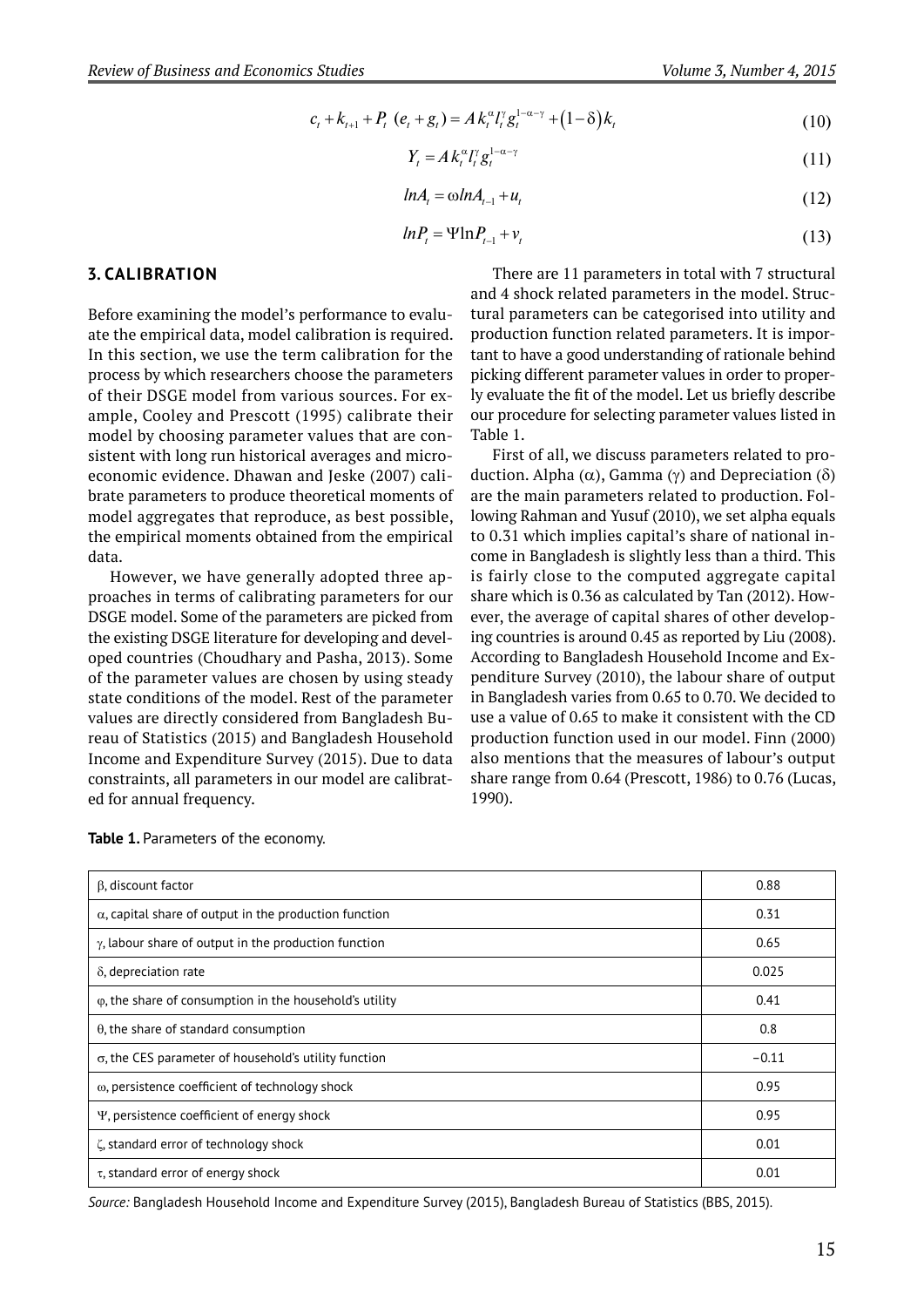Depreciation rate is usually very low in the developing countries. Thus, depreciation rate,  $\delta$  has been set at 0.025 implying that the overall depreciation rate in Bangladesh is 2.5 % annually. This value is equally realistic from the perspective of the developing country's economic condition (IMF, 2001 and Yisheng, 2006). The capital output ratio in Bangladesh is borrowed from Rahman and Rahman (2002) who estimated that the trend in capital output ratio in Bangladesh over the period of 1980/81 to 2000/01 is equal to 2.

Now, we discuss parameters related to household utility. Given,  $\alpha$ ,  $\delta$ , capital-output ratio and considering the value of steady state level of price is  $P = 1$ (mean zero in the log implies a mean of unity in the level), the value of discount factor beta, is obtained from equations (6) and (11) evaluated in steady state:

$$
\beta = \frac{1}{\alpha \frac{Y}{k} + (1 - \delta)}
$$

Our estimated value 0.88 is less compatible with the value of discount factor used in other existing literature for developing countries at annual frequency. Ahmad *et al*., (2012) estimate the long run discount factor for a group of developed and developing countries and find that the discount factor of most of the developing countries is relatively similar to that of developed countries. For example, they calculate the discount factor,  $\beta$ , equals to 0.94 for Philippines. As a robustness check, we have performed sensitivity analysis along three different discount parameters ( $\beta$  = 0.88,  $\beta$  = 0.96 and  $\beta$  = 0.99) and confirm that our results are robust to a wide range of possible  $\beta$  values (see Table 2). It is worth noting from Table 2 that the steady state value of *c* shows odd pattern with low  $\beta$  values. In principle, lower  $\beta$  value should imply a lower level of steady state consumption (as the household is more impatient). However, in this sensitivity analysis, we have also changed the value of  $\delta$  which offset the changes observed in c for different  $\beta$  values. Thus, lower  $\beta$  value yields a higher value for c in our analysis. However, we have also run another sensitivity analysis keeping the value of  $\delta$  to 0.025. Our results show that *c* is now smaller for lower  $\beta$  values.

Due to unavailability of the data of working hours, we set  $l = 0.33$  with an assumption that people work about one-third of their time endowment which is a widely accepted value for DSGE analysis. For example, *l* is set equal to 0.30, consistent with the timeallocation measurements of Ghez and Becker (1975) for the US economy.

Certain standard parameters are calibrated following standard literature. The share of standard consumption,  $\theta$ , is set at 0.8. In this paper, the household's utility function follows a general CES form, meaning that it cannot be used to model an elasticity of substitution of exactly 1. Here, it is set at 0.9 for the main analyses, and the CES parameter of the household's utility function,  $\rho$ , is therefore  $-0.11$  (1-(1/0.9)), which is negative and indicates that energy and standard consumption are somewhat complementary.

 reflects the share of energy consumption and standard consumption goods in the household's utility function and its value is found to be 0.41 as follows:

For optimality, the labour-leisure trade off should be such that the marginal rate-of-substitution between leisure and consumption must equal the marginal product of labour (the implied normalised wage rate in the corresponding competitive equilibrium). That means,

$$
\frac{U_l}{U_c} = F_l
$$

| <b>Variables</b>  | $\beta$ = 0.88 and $\delta$ = 0.025 | $\beta$ = 0.96 and $\delta$ = 0.12 | $\beta$ = 0.99 and $\delta$ = 0.14 |
|-------------------|-------------------------------------|------------------------------------|------------------------------------|
| $\boldsymbol{k}$  | 0.712689                            | 0.820228                           | 0.963403                           |
|                   | 0.370975                            | 0.427755                           | 0.466477                           |
| $\boldsymbol{A}$  |                                     |                                    |                                    |
| $\mathcal{C}_{0}$ | 0.262911                            | 0.242628                           | 0.24319                            |
|                   | 0.331236                            | 0.382276                           | 0.402381                           |
| $\boldsymbol{p}$  |                                     |                                    |                                    |
|                   | 0.0178172                           | 0.0984273                          | 0.134876                           |
| $\epsilon$        | 0.0754072                           | 0.0695897                          | 0.069751                           |
| g                 | 0.014839                            | 0.0171102                          | 0.0186591                          |

**Table 2.** Sensitivity analysis for  $\beta$ .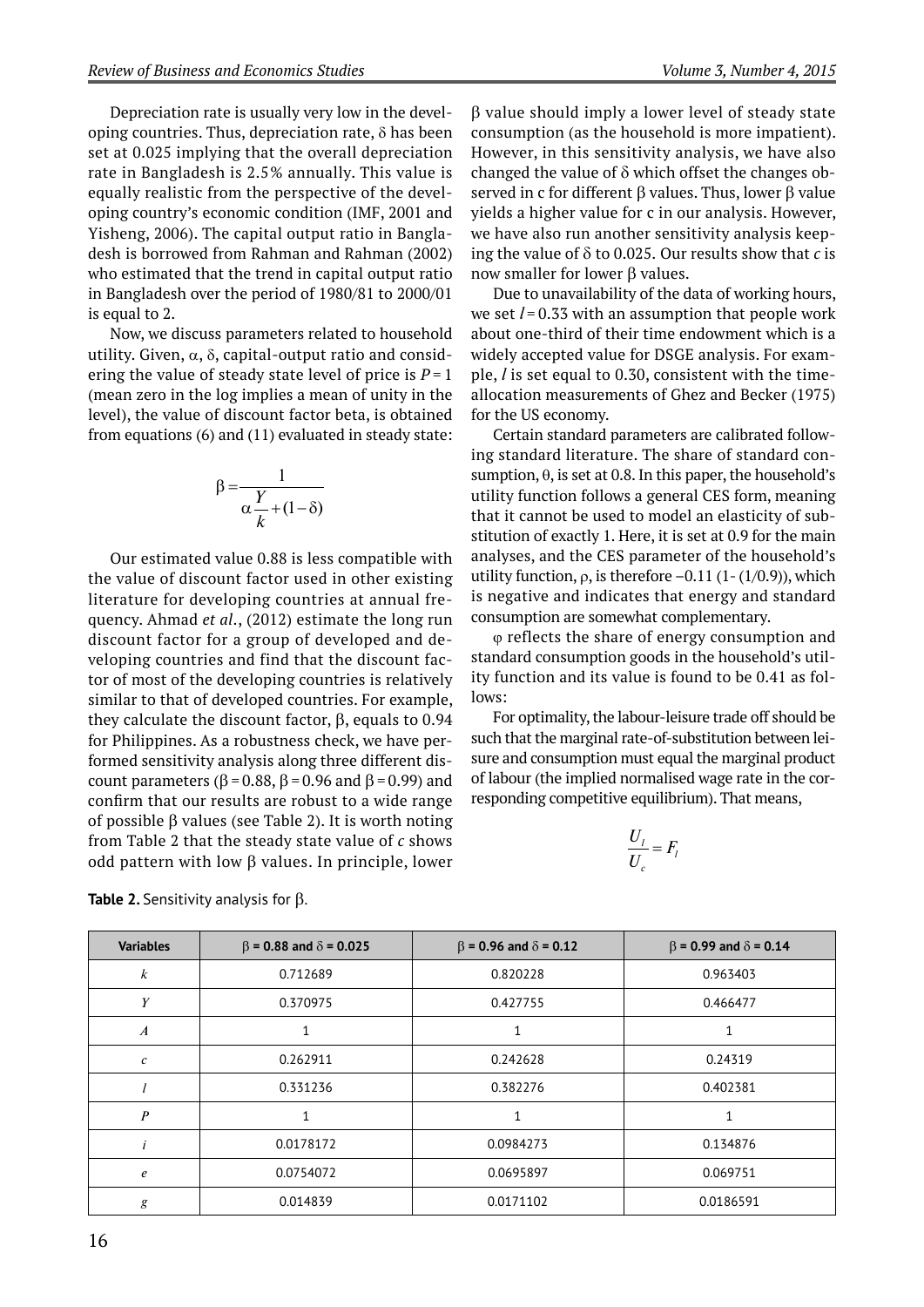

By using equation (8), we can calculate the steady state ratio of energy to standard consumption which yields a value of 0.28. Now, given the value of l,  $\gamma$ ,  $\theta$ and the ratio of *c y* and *<sup>e</sup> c* , we can find the value of  $\varphi$ equals to 0.41.

Owing to the unavailability of data, following King, Plosser and Rebelo (1988), we set the persistence of our two exogenous shocks equal to 0.95 and standard deviation of the shocks equal to 0.01. Using different series, empirical literature gets a range of estimates for persistence 0.85–0.95 and standard deviation 0.0095–0.01.

We assume that the natural log of the technology variable and the energy price follow an AR (1) process, where the shocks are iid with zero mean and variances  $\sigma_u^2$  and  $\sigma_v^2$ , respectively. Zero mean implies steady state levels  $A = 1$  and  $P = 1$ .

#### **4. RESULTS**

After calibration, to evaluate the performance of our model, we compare steady state ratios from the models with their empirical counterpart. Furthermore, second order moments (such as standard deviation, contemporaneous correlation with output etc.) obtained from simulations will also be evaluated from our models and their fit with the actual data $^{\rm 4}.$ 

Our model shows that the relevant capital output ratio is equal to 1.92 which is fairly close to the actual data of 2 as explained in the previous section. Another important ratio of our model is the consumptionoutput ratio. The model does a good job at matching the model generated ratio of 0.70 to the actual consumption output ratio of 0.65–0.70 as showed in data. However, our model undershoots the value of investment output ratio by a large extent. The modelgenerated result 4.8 % is far away from the average long run investment output ratio of 20%.

We would also like to verify the ability of the model to reproduce other empirical regularities of the Bangladesh business cycle. In order to do so, we proceed to the stochastic simulation of the model with the parameters obtained in the calibration section, where the sources of fluctuations come from the technology shock and energy price shock. Table 3 reports a selection of second moment properties for the HP filtered series corresponding to the Bangladesh data and the simulated economy respectively<sup>5</sup>. In other words, we would like to evaluate our model's performance by comparing the results with data. For this purpose, the following table reports some selected historical moments from data and their counterparts predicted by our models.

Our model performs well to capture the actual volatility of output and investment when we consider both the technology and energy price shocks together as well as when we take into account the technology shocks alone. However, considering only energy price shocks is not sufficient. A shock to the energy sector or a policy pertaining to that sector should have significant impact on the rest of the economy. Yet, energy price shocks can account for only 3.29% of output volatility whereas technology shocks can account for almost 83.52% of output volatility in our model. Investment also follows more or less the same pattern as output. Moreover, the model does a poor job in replicating the variation of consumption of energy and non-energy goods. The situation is more severe in the standard consumption when we just consider energy price shocks. Therefore, energy price shocks are a less important source of aggregate fluctuations in Bangladesh economy. Our results reveal from the long run data that energy input is well substituted by other inputs (capital and labour) in the production function when there is any shock in energy price. In fact, the results indicate that there are some mechanisms by which macroeconomic variables could be stable in spite of a limited source of energy inputs as argued by Bartleet and Goulder (2010). Additionally, our DSGE model shows that the series are not strongly persistent and robust in the sense of having a large first order autocorrelation coefficient and matching the historical data. The highest persistent series is

<sup>&</sup>lt;sup>4</sup> Dynare, a preprocessor and a collection of MATLAB routines is used in this paper to solve for the steady states, linearise the necessary conditions around steady states, compute the moments and calculate the impulse response paths once the necessary equations are transformed into Dynare codes (Griffoli, 2011).

 $5$  We have used HP filtering data to make it consistent with Dynare generated data as it gives HP filtering data. However, considering the fact that HP filtering data might give rise to spurious cycles as criticised in some literature, we have also checked with Baxter and King (BK) filtering process but that does not make any significant differences.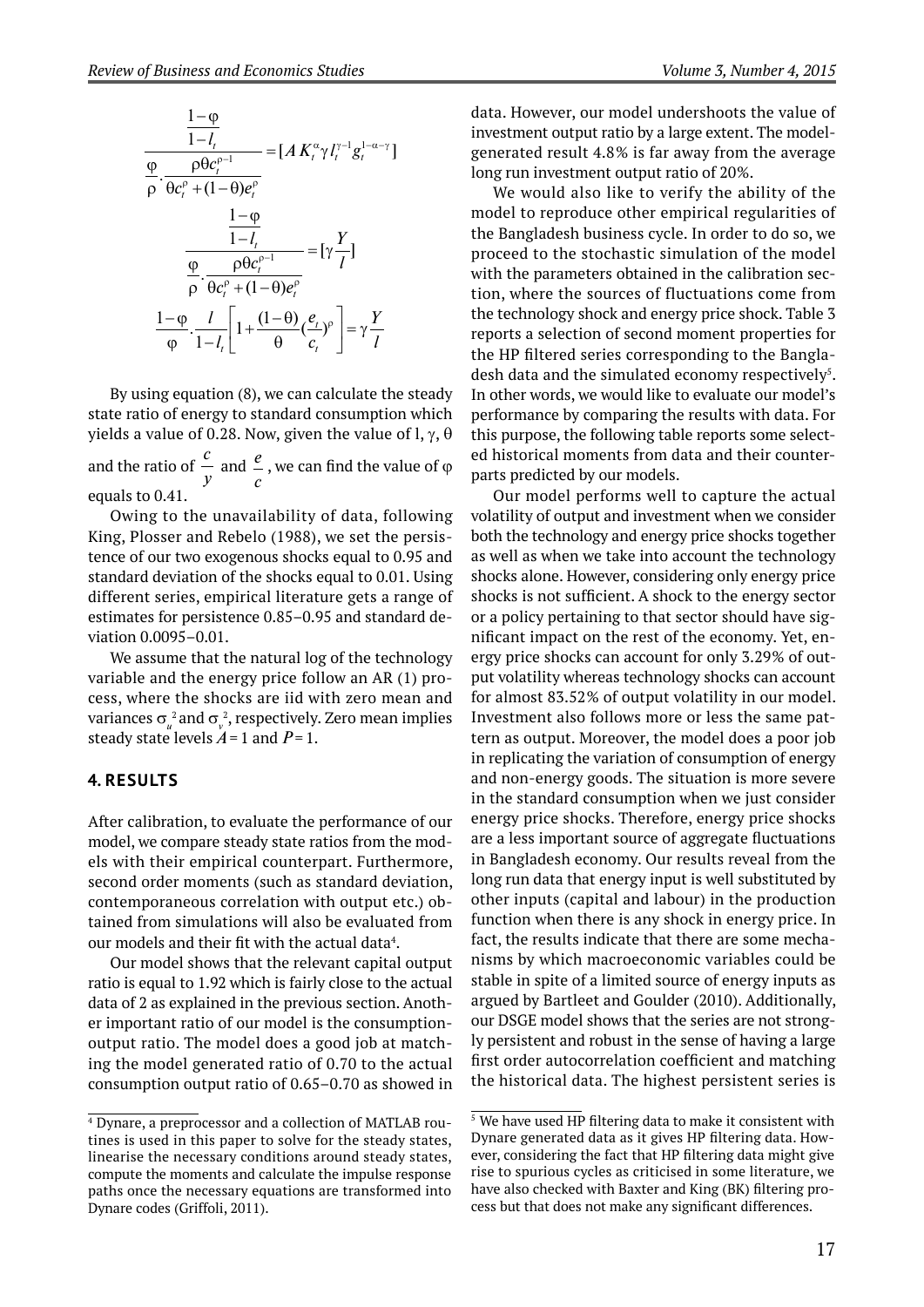|                                              | Data*           | <b>DSGE Model</b>                                    |                                     |                                       |  |  |  |
|----------------------------------------------|-----------------|------------------------------------------------------|-------------------------------------|---------------------------------------|--|--|--|
| <b>Statistics</b>                            | <b>Estimate</b> | Model 1<br><b>Technology and Energy Price Shocks</b> | Model 2<br><b>Technology Shocks</b> | Model 3<br><b>Energy Price Shocks</b> |  |  |  |
| <b>Standard Deviation</b>                    |                 |                                                      |                                     |                                       |  |  |  |
| Y                                            | 0.005488        | 0.004321                                             | 0.004335                            | 0.000172                              |  |  |  |
| $\dot{i}$                                    | 0.003155        | 0.002264                                             | 0.002270                            | 0.000088                              |  |  |  |
| $\boldsymbol{c}$                             | 0.007593        | 0.001629                                             | 0.001637                            | 0.000115                              |  |  |  |
| $\boldsymbol{e}$                             | 0.002546        | 0.000784                                             | 0.000470                            | 0.000624                              |  |  |  |
| <b>Standard Deviation Relative to Output</b> |                 |                                                      |                                     |                                       |  |  |  |
| $\dot{i}$                                    | 0.57            | 0.49                                                 | 0.52                                | 0.51                                  |  |  |  |
| $\boldsymbol{c}$                             | 1.38            | 0.38                                                 | 0.38                                | 0.67                                  |  |  |  |
| $\boldsymbol{e}$                             | 0.46            | 0.18                                                 | 0.11                                | 3.62                                  |  |  |  |
| Autocorrelation                              |                 |                                                      |                                     |                                       |  |  |  |
| Y                                            | 0.823           | 0.4815                                               | 0.4845                              | 0.4841                                |  |  |  |
| $\dot{i}$                                    | 0.824           | 0.4406                                               | 0.4437                              | 0.4437                                |  |  |  |
| $\mathcal{C}_{0}$                            | 0.821           | 0.5777                                               | 0.5811                              | 0.5230                                |  |  |  |
| $\boldsymbol{e}$                             | 0.821           | 0.4879                                               | 0.5811                              | 0.4731                                |  |  |  |
| Correlation with Output (Y)                  |                 |                                                      |                                     |                                       |  |  |  |
| $\dot{i}$                                    | 0.9965          | 0.9545                                               | 0.9545                              | 0.9550                                |  |  |  |
| $\boldsymbol{c}$                             | 0.9938          | 0.9457                                               | 0.9470                              | 0.9890                                |  |  |  |
| e                                            | 0.9967          | 0.5238                                               | 0.9470                              | 0.9986                                |  |  |  |

**Table 3.** Actual and predicted moments.

 $\cdot$  The statistics are based on log-differenced and HP filtered for the period 1990–2010 to reflect the actual growth rates.

capital which is 0.74 whereas the autocorrelation of the remaining series are typically in the neighborhood of 0.45 compared to their empirical counterpart of a range around 0.82.<sup>6</sup> The policy and transition function reveals that the exogenous shock's impacts on endogenous variables are in the right direction. Lastly, the model captures the fact that most of the series are quite pro-cyclical with output.

After considering the steady state ratios and second order moments for our model with their empirical counterparts, finally we take a brief look at the IRF generated in response to the technology and energy price shocks.

#### **4.1 TRANSMISSION MECHANISMS OF ENERGY PRICE SHOCKS**

In this section, we describe the dynamic mechanism in which energy price shock is propagated. The shock is equal in size to the standard deviation of the normalised price. Figure 1 shows the response of the different endogenous variables of the model in presence to such a shock. When there is an increase in relative energy price  $(P)$ , both the amount of energy consumption (*e*) and the amount of energy used (*g*) in the production decreases by 8% and 1.5% respectively. Because of the complementarity effects, the reduction in the use of energy in production decreases the amount of capital  $(k)$  by 1% and the amount of labour (*l*) by 0.5 % approximately. The decrease in the productive inputs is translated into an output (*Y*) decrease of 2% which would imply a negative association between output  $(Y)$  and energy prices  $(P)$ . Finally, consumption (*c*) exhibits a similar response to the output (*Y*).

#### **4.2 TRANSMISSION MECHANISMS OF TECHNOLOGY SHOCKS**

Dedola and Neri (2006) argue that in the standard DSGE model, technology shocks play an important role in accounting for output fluctuations. Our results

 $\overline{6}$  The persistent of capital is not reported in the table as we mainly focus on consumption, investment and output in this table.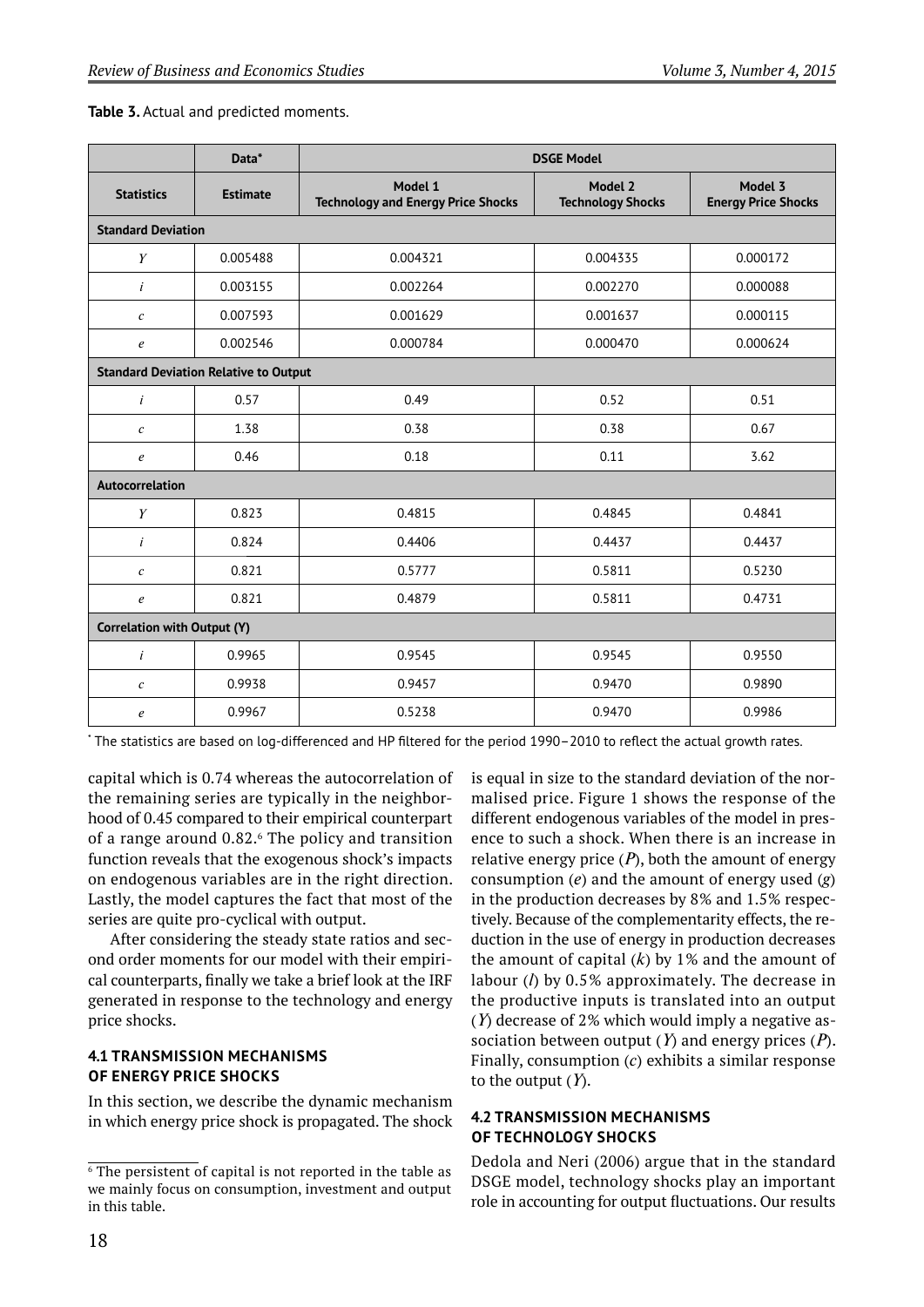

**Figure 1.** Impulse responses to an energy price shock.

reveal that the technology shock has stronger impact on the variables than the energy price shocks.

An increase in technology (*A*) makes capital more productive in the future. Since future technology is expected to be higher, the social planner responds optimally by immediately building up the capital stock  $(k)$  by 40%. As a result of a positive technology shock, investment (*i*) rises by 25% and output (*Y*) by 50%. The IRF of consumption  $(c, e)$  displays a hump shape as is already documented in the literature. Investment (*i*) reverts back to original pre-shock levels just after a few periods compared to other endogenous variables.

It is worth noting that the behaviours of IRF for the endogenous variables are opposite in directions to their response to an exogenous technology and energy price shock as the later shock acts as a negative technology shock. Finn (2000) also finds that an energy price shock can be considered as an adverse technology shock, since it causes capital (which embodies the technology) to produce at below capacity levels.

#### **5. CONCLUSIONS**

McCallum (1989) suggests that DSGE theory should explicitly model exogenous energy price changes. We made an attempt to implement this suggestion in the simplest possible way where energy is included both in the utility and production functions which constitute a novelty with respect to previous literature. Energy price shock is explicitly introduced in our model in addition to the technology shocks. In addition we contribute to the existing literature by modelling energy price shocks in a DSGE framework for a developing country, Bangladesh.

The main conclusion from our paper is that energy price shocks are not a major factor for macroeconomic fluctuation in the Bangladesh economy and therefore, output fluctuations in Bangladesh are mainly driven by technology shock. This might be the case of the substitution possibility of energy with labour and capital in the production process as described by Dhawan and Jeske (2007). Besides, different measures of the underground economy of Bangladesh has pointed out that the informal economy had the size of 35% of the total official GDP, which is a large value and sufficient enough to distort any macroeconomic outcomes (Schneider, 2004).

Additionally, variance decomposition analysis shows that energy price shock contributes a very small percentage (3.29%) to variations in overall output, similar to results obtained in Tan (2012), Dhawan and Jeske (2007) and Kim and Loungani (1992). It is also not surprising that a choice of functional forms and parameterisation may affect model dynamics and also change the model's amplification and propagation mechanism (Kormilitsina, 2011). In fact, our results offer some support to the views of macroeconomists who downplay the impact of energy price shocks on the business cycle fluctuations (Dhawan and Jeske (2007). It is also worth noting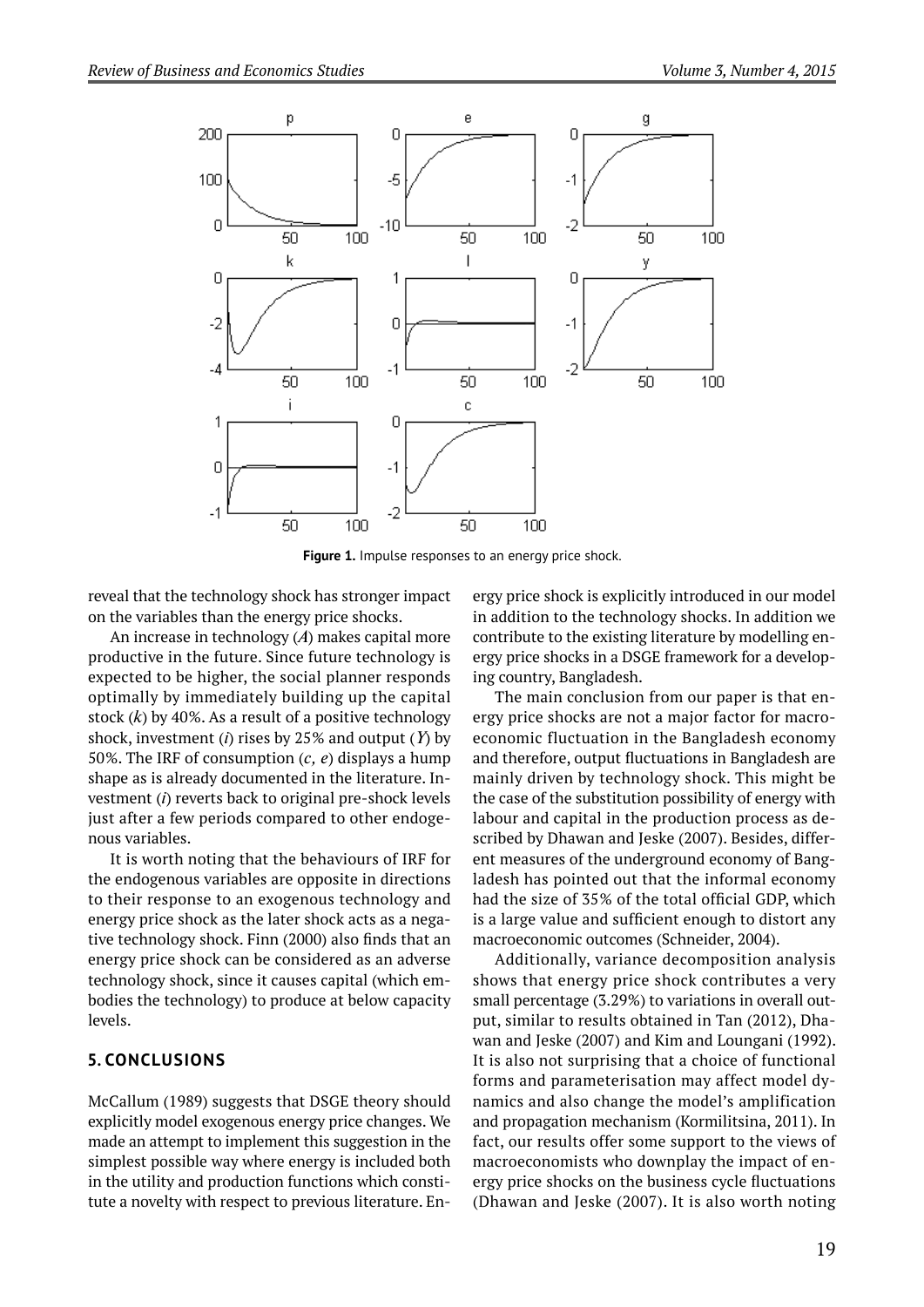

Figure 2. Impulse responses to a technology shock.

that when we scrutinise the IRF generated results in response to the exogenous energy price shocks, we may speculate an inverse relationship between different economic variables (like energy usage, productive inputs, consumption, output, etc.) and energy prices in Bangladesh economy. However, these relations are completely outweighed by the stronger positive impact of the exogenous technology shocks on the variables.

Our model could be generalised by introducing different types of households, firms, energy generating firms and a government sector to carefully analyse policy in developing countries. In fact, Jamasb (2006) argue that in most developing countries, electricity reform requires extensive restructuring of prices and subsidy arrangements. Therefore, our benchmark model could be extended by considering a detailed disaggregated electricity sector for a mixed economy where the government controls energy prices charged to households and firms, and enables the government to absorb the shocks. Consequences of energy price liberalisation can also be analysed.

#### **REFERENCES**

Ahmad, W., Haider, A., and Iqbal, J., 2012, "Estimation of Discount Factor (beta) and Coefficient of Relative Risk Aversion (gamma) in Selected Countries", Munich Personnel RePEc Archive, MPRA Paper No. 39736.

Bangladesh Bureau of Statistics, BBS, 2015.

Bangladesh Household Income and Expenditure Survey, 2015.

- Bartleet, M., and Gounder, R., 2010, "Energy Consumption and Economic Growth in New Zealand: Results of Trivariate and Multivariate Models", *Energy Policy* 38, pp. 3508–3517.
- Choudhary, M.A., and Pasha, F., 2013, "The RBC View of Pakistan: A Declaration of Stylized Facts and Essential Models", Discussion Paper in Economics 04/13, University of Surrey.
- Cooley, T.F., and Prescott, E.C., 1995, "Economic Growth and Business Cycle", In Frontier of Business Cycle Research, Princeton, NJ.
- Dedola, L., and Neri, S., 2006, "What Does A Technology Shock Do? A VAR Analysis with Model-Based Sign Restrictions", Working Paper Series No. 705, European Central Bank.
- De Miguel, C., Manzano, B., and Martín-Moreno, J.M., 2003, "Oil Price Shocks and Aggregate Fluctuations", *The Energy Journal* 24 (2), pp. 47–61.
- De Miguel, C., Manzano, B., and Martín-Moreno, J.M., 2005, "Oil Shocks and the Business Cycle in Europe", EEE 215.
- Dhawan, R., and Jeske, K., 2007, "Energy Price Shocks and the Macroeconomy: The Role of Consumer Durables", Mimeo, Federal Reserve Bank of Atlanta.
- Finn, M.G., 2000, "Perfect Competition and the Effects of Energy Price Increases on Economic Activity," *Journal of Money, Credit and Banking* 32, pp. 400–416.
- Ghez, G., and Becker G., 1975, "The Allocation of Time and Goods over the Life Cycle", New York: Columbia University Press.
- Griffoli, T.M., 2011, "Dynare User Guide: An Introduction to the Solution and Estimation of DSGE Models", Dynare v4 User Guide, Public Beta Version.
- Hall, R.E., 1988, "The Relation between Price and Marginal Cost in U. S.Industry", *Journal of Political Economy* 96, pp. 921–947.